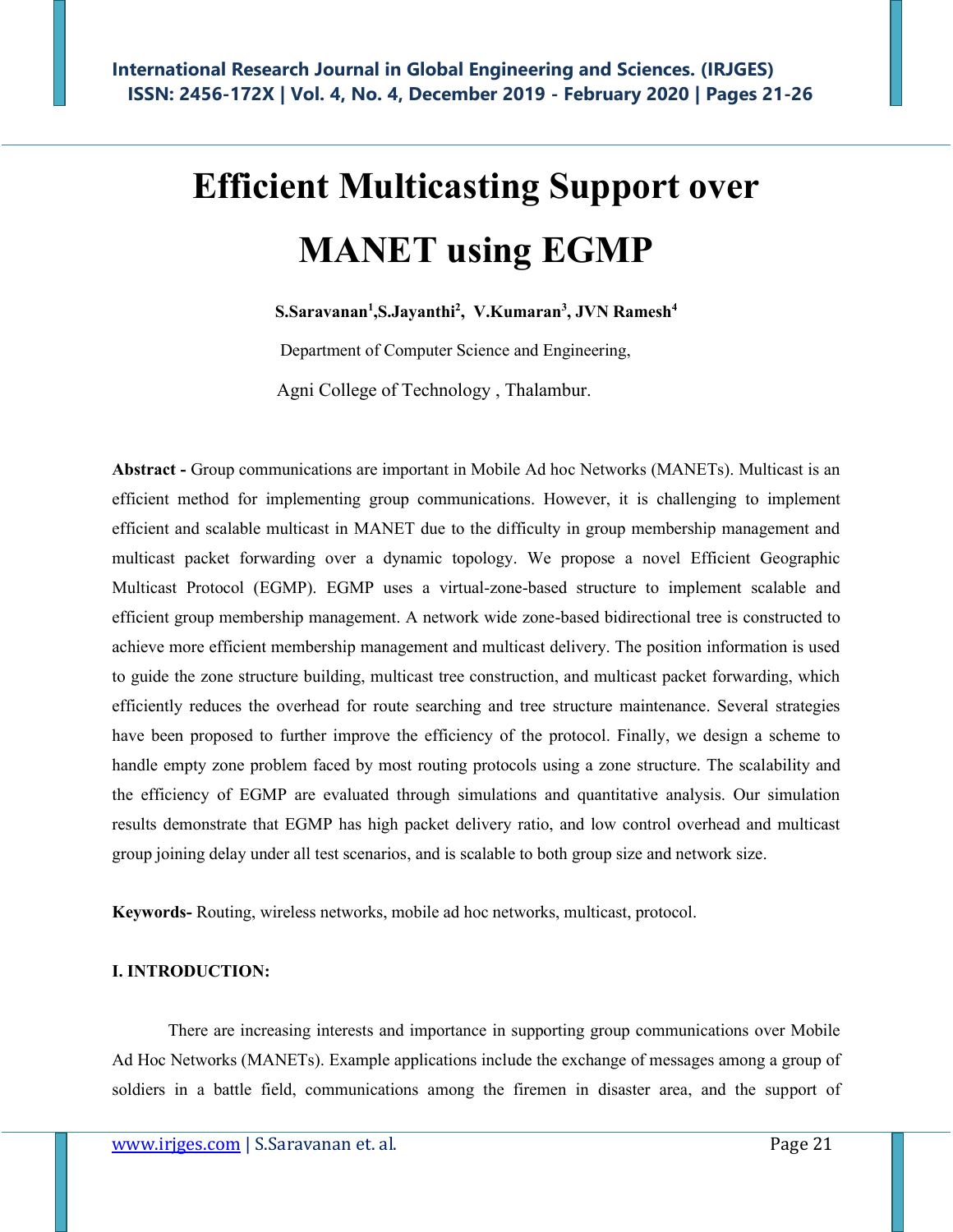multimedia games and teleconferences. With a one-to-many, many-to-many transmission pattern, multicast is an efficient method to realize group communications. However, there is a big challenge in enabling efficient multicasting over a MANET whose topology may change constantly.

Conventional MANET multicast protocols can be ascribed into two main categories, tree-based and mesh-based. However, due to the constant movement, it is very difficult to maintain the tree structure using these the conventional tree-based protocols like (e.g.,MAODV, AMRIS, MZRP and MZR).

The mesh-based protocols (e.g.,FGMP, Core-Assisted Mesh protocol ,and ODMRP) are proposed to enhance the enhance the robustness with the use of redundant paths

between the source and the destination pairs. Conventional multicast protocols generally do not have good scalability due to the overhead incurred for route searching, group

movement of the frequent network joining and leaving membership management, and creation and maintenance of the tree/mesh structure over the dynamic MANET. Similarly, to reduce the topology maintenance overhead and support more reliable multicasting, an option is to make use of the position information to guide multicast routing.

In this work, we propose an efficient geographic multicast protocol, EGMP, which can scale to a large group size and large network size. The protocol is designed to be comprehensive and self-contained, yet simple and efficient for more reliable operation. Instead of addressing only a specific part of the problem, it includes a zone-based scheme to efficiently handle the group membership management, and takes advantage of the membership management structure to efficiently track the locations of all the group members without resorting to an external location server.

The zone structure is formed virtually and the zone where anode is located can be calculated based on the position of the node and a reference origin. In topology-based cluster construction, a cluster is normally formed around a cluster leader with nodes one hop or k-hop away, and the cluster will constantly change as network topology changes. In contrast, there is no need to involve a big overhead to create and maintain the geographic zones proposed in this work, which is critical to support more efficient and reliable communications over a dynamic MANET. By making use of the location information, EGMP could quickly and efficiently build packet distribution paths, and reliably maintain the forwarding paths in the presence of network dynamics due to unstable wireless channels or frequent node movements.

#### **II.RELATED WORK:**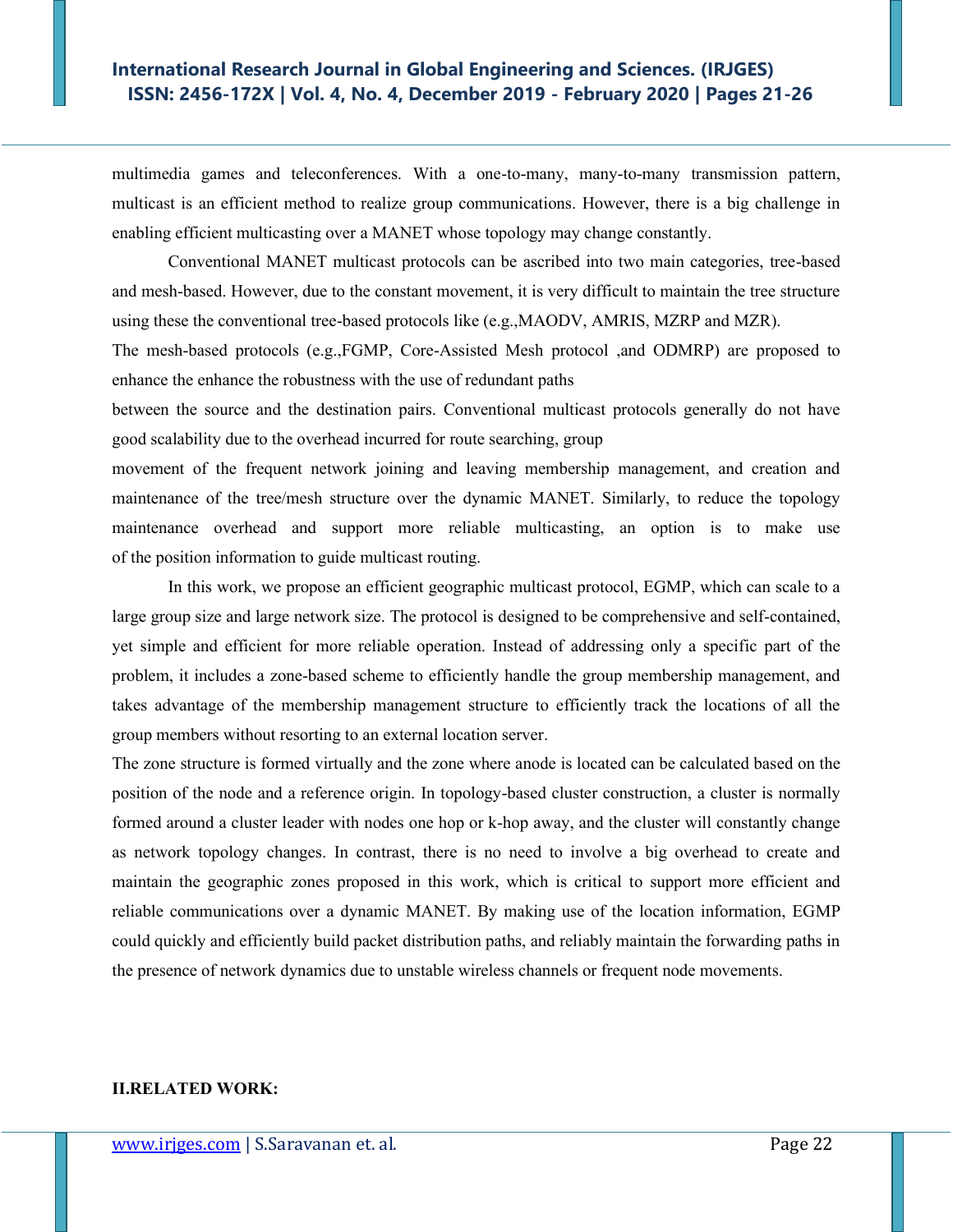In this section, we first summarize the basic procedures assumed in conventional multicast protocols, and then introduce a few geographic multicast algorithms proposed in the literature. Conventional topology-based multicast protocols include tree-based protocol and mesh-based protocols. Tree-based protocols construct a tree structure for more efficient forwarding of packets to all the group members. Mesh-based protocols expand a multicast tree with additional paths which can be used to forward packets when some of the links break. Although efforts were made to develop more scalable topology-aware protocols the topology-based multicast protocols are generally difficult to scale to a large network size, as the construction and maintenance of the conventional tree or mesh structure involve high control overhead over a dynamic network. The protocol,which allows it a better scalability to group size. In contrast, EGMP uses a location-aware approach for more reliable membership management and packet transmissions, and supports scalability for both group size and network size. As the focus of our paper is to improve the scalability of location-based multicast, a comparison with topology-based protocols is out of the scope of this work.



Fig. 1. Zone structure and multicast session example.

However, we note that at the similar mobility and system setup, the delivery ratio is much lower than that of EGMP, and the delivery ratio in varies significantly as the group size changes. In addition, topology-based routing by nature is more vulnerable to mobility and long path transmission, which prevents topology-based protocols from scaling to a large network size. Finally, a lot of work have been done on geocasting Different from general multicasting in which the destinations are a group of receivers, the destination of geocasting is one or multiple geographic regions (squares are normally defined). When packets reach the destined region, they will be sent to the nodes in the region through flooding or other methods. There is no need of forming multicast infrastructure to deliver packets to group members that may distribute widely in the whole network domain and change their positions as nodes move.

we proposed an efficient and robust geographic multicast protocol for MANET. In this paper, we further introduce zone-supported geographic forwarding to reduce the routing failure, and provide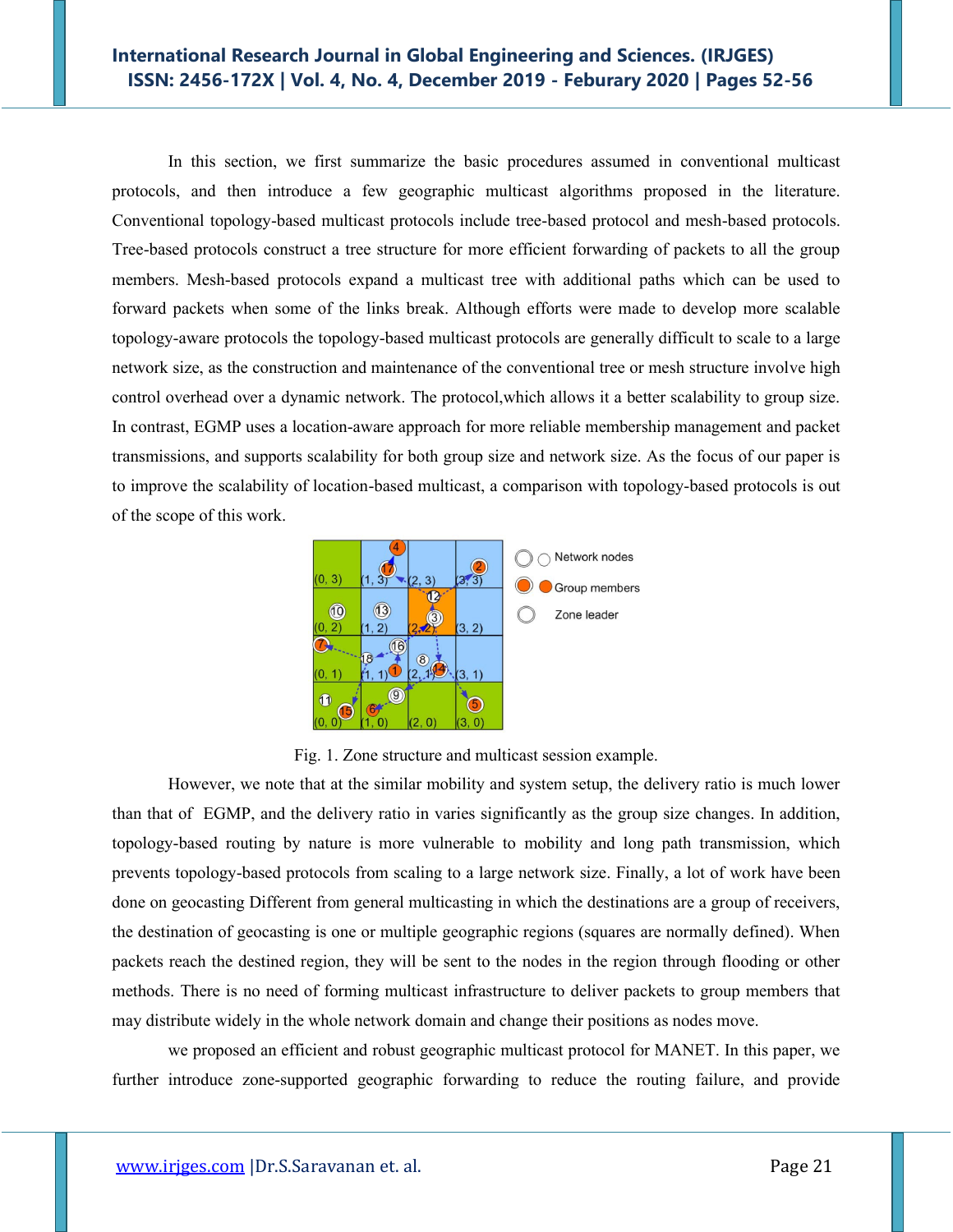mechanism to handle zone partitioning. In addition, we introduce a path optimization process to handle multiple paths, and provide a detailed cost analysis to demonstrate the scalability of the proposed.

#### **III.PROPOSED SYSTEM:**

#### **EFFICIENT GEOGRAPHIC MULTICAST PROTOCOL:**

In this section, we will describe the EGMP protocol in details. We first give an overview of the protocol. Protocol Overview.

EGMP supports scalable and reliable membership management and multicast forwarding through a twotier virtual zone-based structure. At the lower layer, in reference to a pre determined virtual origin, the nodes in the network self organize themselves into a set of zones as shown in Fig. 1,and a leader is elected in a zone to manage the local group membership. At the upper layer, the leader serves as a representative for its zone to join or leave a multicast group as required. As a result, a network wide zone-based multicast tree is built. For efficient and reliable management and transmissions, location information will be integrated with the design and used to guide the zone construction, group membership management, multicast tree construction and maintenance, and packet forwarding.At the upper layer,t he multicast packets will flow along the multicast tree both upstream to the root zone and downstream to the leaf zones of the tree. At the lower layer, when an on-tree zone leader receives the packets, it will send them to the group members in its local zone. Multicast Tree Construction In this section, we present the multicast tree creation and maintenance schemes. In EGMP, instead of connecting each group member directly to the tree, the tree is formed in the granularity of zone with the guidance of location information, which significantly reduces the tree management overhead. With a destination location, a control message can be transmitted immediately without incurring a high overhead and delay to find the path first, which enables quick group joining and leaving. In the following description, except when explicitly indicated, we use G, S, and M, respectively, to represent a multicast group, a source of G and a member of G. Multicast Session Initiation and Termination When a multicast session G is initiated, the first source node S (or a separate group initiator) announces the existence of G by flooding a message NEW SESSION G; zone ID into the whole network. Multicast Group Join When a node M wants to join the multicast group G, if it is nota leader node, it sends a JOIN REQ M; message to its zLdr, carrying its address, position, and group to join. The address of the old group leader Mold is an option used when there is a leader handoff and a new leader sends an updated JOIN\_REQ message to its upstream zone. If M did not receive the NEW\_SESSION message or it just joined the network, it can search for the available groups by querying its neighbors. If a zLdr receives a JOIN\_REQ message or wants to join G itself, it begins the leader joining procedure as shown in Fig. 2. If the JOIN\_REQ message is received from a member M of the same zone, the zLdr adds M to the downstream node list of its multicast table. If the message is from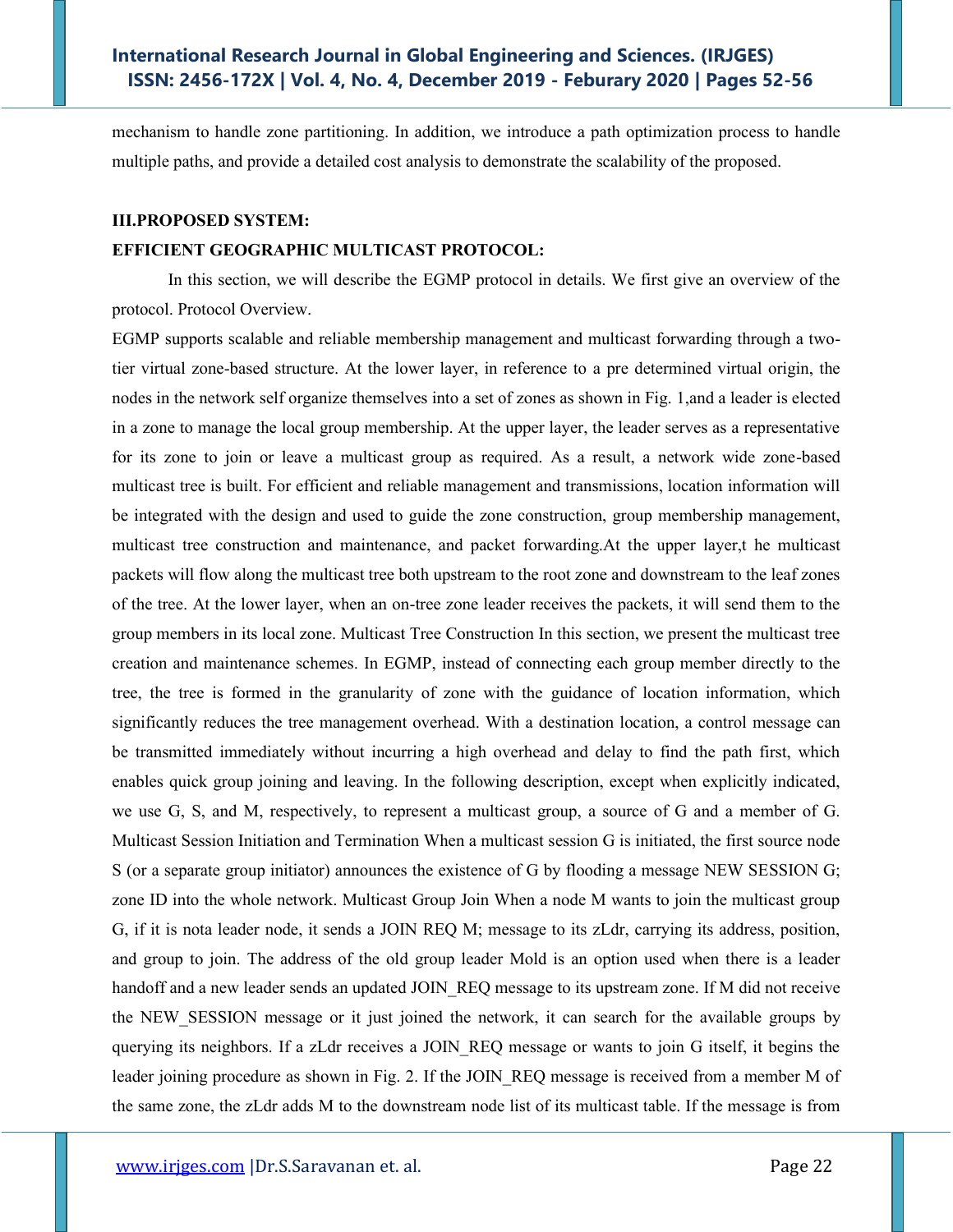# **International Research Journal in Global Engineering and Sciences. (IRJGES) ISSN: 2456-172X | Vol. 4, No. 4, December 2019 - Feburary 2020 | Pages 52-56**

another zone, it will compare the depth of there questing zone and that of its own zone. If its zone depth is smaller, i.e., its zone is closer to the root zone than the requesting zone, it will add the requesting zone to its downstream zone list; otherwise, it simply continues forwarding the JOIN\_REQ message toward the root zone.



Fig.2.The pseudo code of the leader joining procedure.

If new nodes or zones are added to the downstream list, the leader will check the root-zone ID and the upstream zone ID. If it does not know the root zone, it starts an expanded ring search. As the zone leaders in the network cache the root-zone ID, a result can be quickly obtained. With the knowledge of the root zone, if its upstream zone ID is unset, the leader will represent its zone to send a JOIN\_REQ message toward the root zone; otherwise, the leader will send back a JOIN\_REPLY message to the source of the JOIN\_REQ message (which may be multiple hops away and the geographic unicasting described in Section 3.3 is used for this transmission). When the source of the JOIN\_REQ message receives the JOIN REPLY, if it is a node, it sets the is Acked flag in its membership table and the joining procedure is completed. If the leader of a requesting zone receives the JOIN\_REPLY message, it will set its upstream zone ID as the ID of the zone where the JOIN\_REPLY message is sent, and then send JOIN\_REPLY messages to un acknowledged downstream nodes and zones. Multicast Group Leave When a member M wants to leave G, it sends a LEAV E M;G message to its zone leader. On receiving a LEAVE message,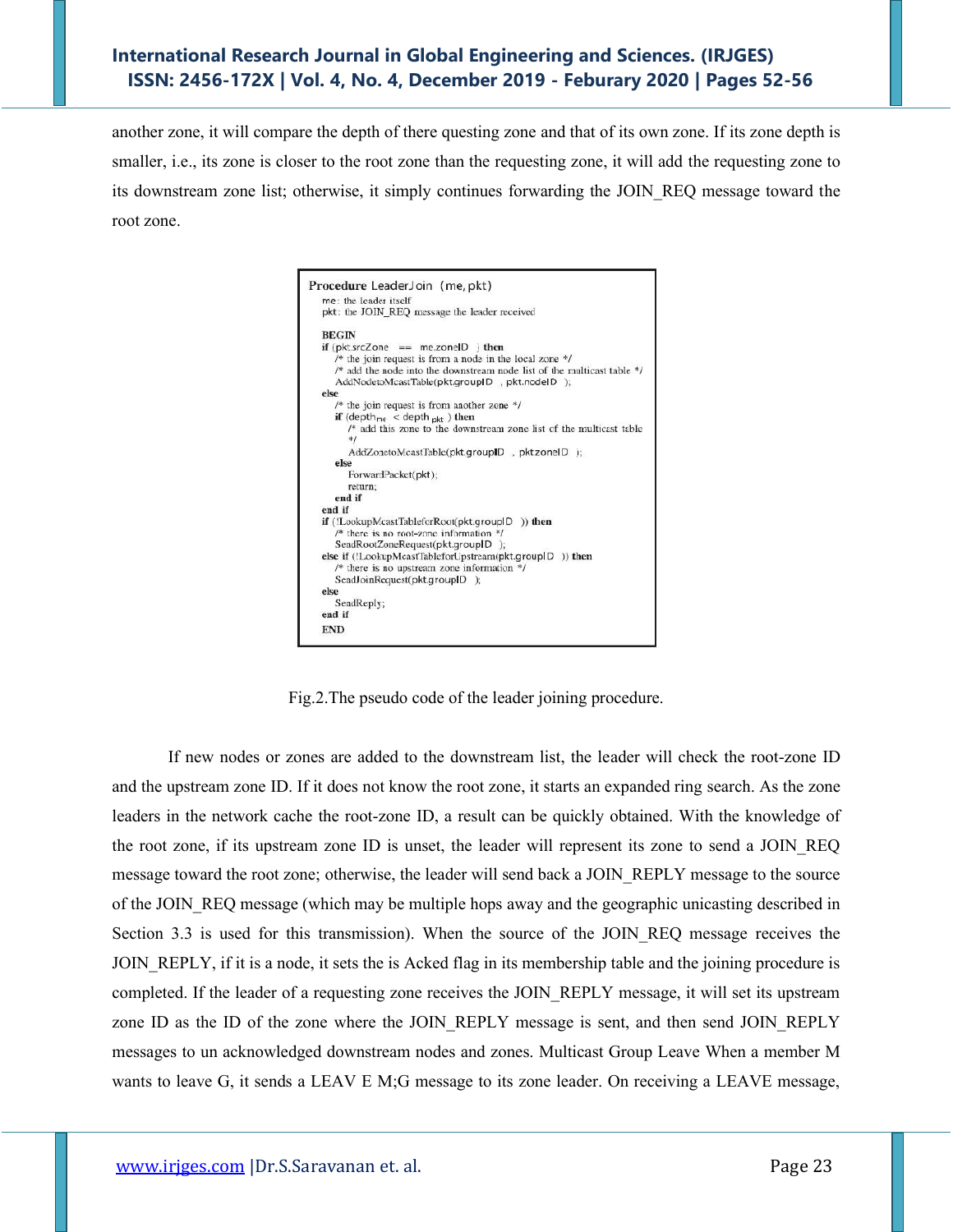# **International Research Journal in Global Engineering and Sciences. (IRJGES) ISSN: 2456-172X | Vol. 4, No. 4, December 2019 - Feburary 2020 | Pages 52-56**

the leader removes the source of the LEAVE message from its downstream node list or zone list depending on whether the message is sent from an intra zone node or a downstream zone. Besides removing a branch through explicit LEAVE, a leader will remove anode from its downstream list if it does not receive the beacon from the node exceeding 2 Linterval max.

#### **IV.PERFORMANCE EVALUATION:**

We implemented the EGMP protocol using Global Mobile Simulation, and compare it with ODMRP which is widely used and considered to be robust over a dynamic network, and the geographic multicast protocol SPBM which is designed to improve the scalability of position-based multicast. The SPBM is a quad tree-based protocol as introduced in Section 2. ODMRP is a mesh-based on-demand non geographic multicast protocol and takes a soft-state approach to maintain multicast group members. A multicast source broadcasts a Join-Query messages to the entire network periodically. An intermediate node stores the source ID and the sequence number, and updates its routing table with the node ID (i.e.,backward learning) from which the message was received for the reverse path back to the source.

A receiver creates and broadcasts a Join Reply to its neighbors, with the next hop node ID field filled by extracting information from its routing table. The neighbor node whose ID matches the next hop node ID of the message realizes that it is on the path to the source and is part of the forwarding group. It then broadcasts its own Join Table built upon matched entries. This whole process constructs (or updates) the routes from sources to receivers and builds a mesh of nodes, the forwarding group. The simulations were run with 400 nodes randomly distributed in an area of 2;400 m 2;400 m. The nodes moved following the modified random waypoint mobility model. The moving speed of nodes are uniformly set between the minimum and maximum speed values which are set as 1 m/s (with pause time as 100 seconds) and 20 m/s, respectively, except when studying the effect of mobility. We set the MAC protocol and radio parameters according to the Lucent Wave LAN card, which operates at a data rate 11 Mbps and radio frequency 2.4 GHz with a Nominal transmission range 250 m. IEEE 802.11b was used as the MAC layer protocol. Each simulation lasted 500 simulation seconds. Each source sends CBR data packets at8 Kbps with packet length 512 bytes. The CBR flows start at around 30 seconds so that the group membership management has time to initialize and stop at 480 seconds. By default, there is one source, and one multicast group with 100 members. A simulation result was gained by averaging over six runs with different seeds.

#### **Parameters and Metrics:**

We focus on the studies of the scalability and efficiency of the protocol under the dynamic environment and the following metrics were used for the multicast performance evaluation: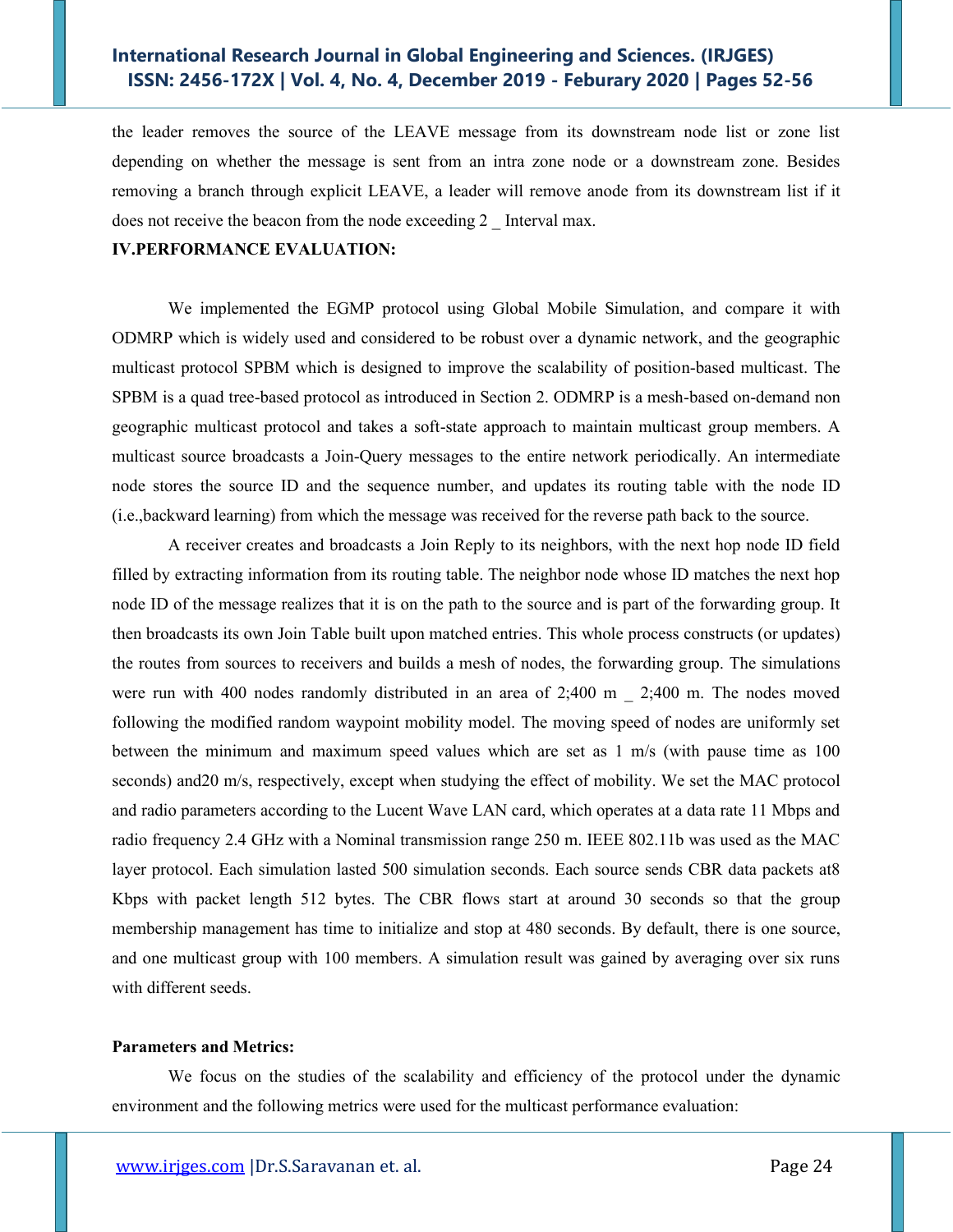#### **1. Packet delivery ratio:**

The ratio of the number of packets received and the number of packets expected to receive. Thus, for multicast packet delivery, the ratio is equal to the total number of received packets over the number of originated packets times the group size.

### **2. Normalized control overhead:**

The total number of control message transmissions divided by the total number of received data packets. Each forwarding of the control message was counted as one transmission. Different from ODMRP, EGMP, and SPBM are based on some underlying geographic unicast routing protocol which involves use of periodic beacons. To provide more insight on the performance of different protocols, we measured both the total overhead (including multicast overhead and unicast overhead) and multicast overhead for EGMP and SPBM .

## **3. Normalized data packet transmission overhead:**

The ratio of the total number of data packet transmissions and the number of received data packets.

# **4. Joining delay:**

The average time interval between a member joining a group and its first receiving of the data packet from that group. To obtain the joining delay, the simulations were rerun with the same settings except that all the members joined groups after the source began sending data packets.

## **V.CONCLUSIONS:**

There is an increasing demand and a big challenge to design more scalable and reliable multicast protocol over a dynamic ad hoc network (MANET). In this paper, we propose an efficient and scalable geographic multicast protocol, EGMP, for MANET. The scalability of EGMP is achieved through a twotier virtual-zone-based structure, which takes advantage of the geometric information to greatly simplify the zone management and packet forwarding. A zone-based bidirectional multicast tree is built at the upper tier for more efficient multicast membership management and data delivery, while the intra zone management is performed at the lower tier to realize the local membership management. The position information is used in the protocol to guide the zone structure building, multicast tree construction, maintenance, and multicast packet forwarding. Compared to conventional topology-based multicast protocols, the use of location information in EGMP significantly reduces the tree construction and maintenance overhead, and enables quicker tree structure adaptation to the network topology change. We also develop a scheme to handle the empty zone problem, which is challenging for the zone-based protocols. our results indicate that the per node cost of EGMP keeps relatively constant with respect to the